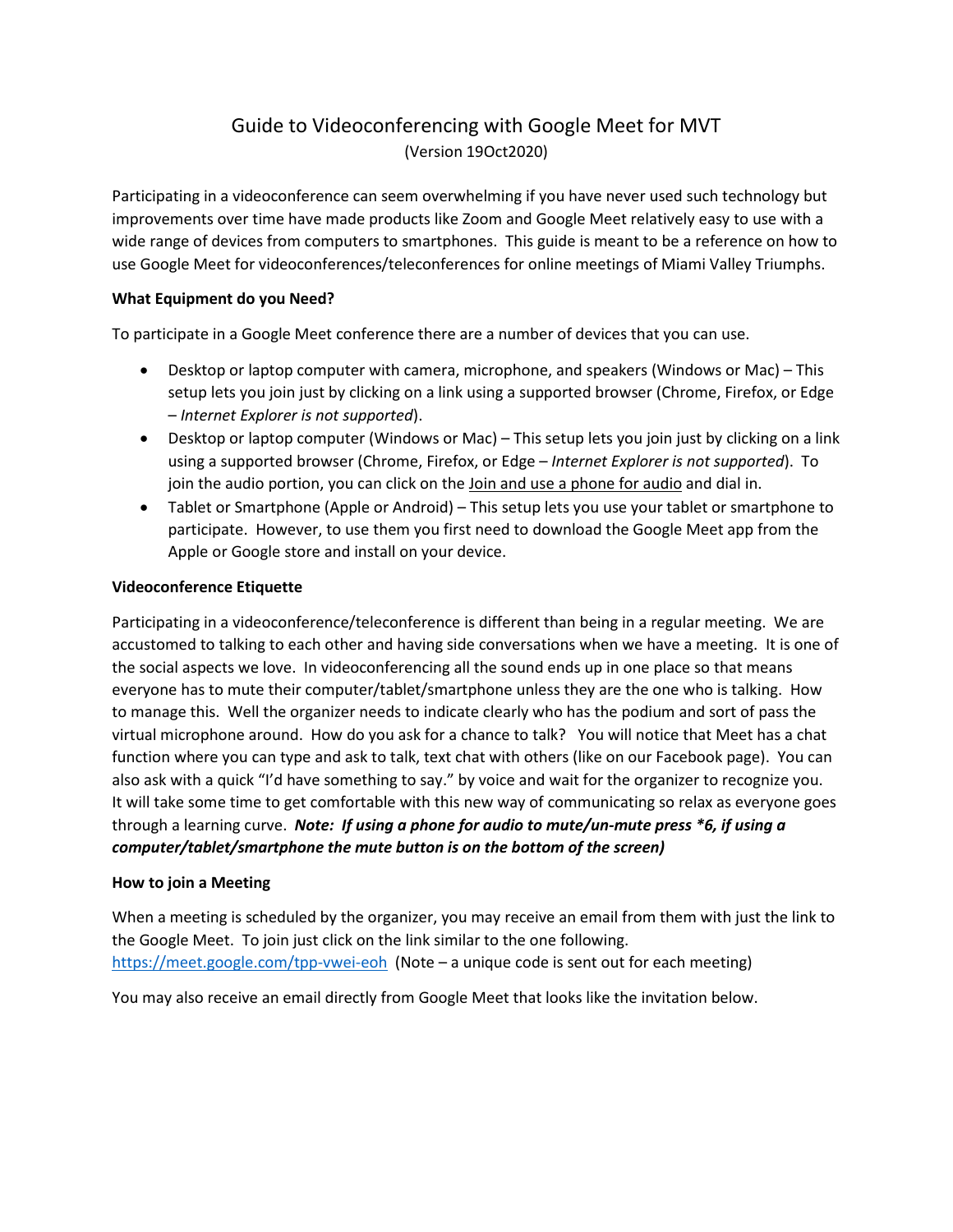#### You have been invited to the following event.

| <b>MVT General Meeting</b><br>When | Tue Mar 24, 2020 1pm - 2pm Eastern Time - New York                                  |
|------------------------------------|-------------------------------------------------------------------------------------|
| Joining info                       | Join Hangouts Meet<br>meet.google.com/hbu-epzj-dox                                  |
|                                    | Join by phone<br>+1 904-323-0173 (PIN: 626033018)                                   |
|                                    | More phone numbers                                                                  |
| Calendar                           | jecoutant@yahoo.com                                                                 |
| Who                                | john.coutant@britishtransportationmuseum.org - organize<br>٠<br>jecoutant@yahoo.com |

When the meeting time comes, all you have to do is click on the link for Join Meet. If you have a computer this will just open the meeting in your browser, if you have a tablet or smartphone it will automatically open the app (which must be downloaded first -see Equipment above*). NOTE – the phone number is only for teleconference by phone only. If you plan to use your phone for audio, you must first sign in your device and then select Join and use a phone for audio (see below).*





When you first join this is what you should see. If you have a computer with camera, speakers and microphone or a tablet/smartphone just click on the Join now button. If you are going to use your phone for audio, click on Join and use a phone for audio. *NOTE: If you have speakers on your computer and just want to attend, listen and not talk you can just by clicking on the Join now button. You can then decide to join by phone at a later time by selecting the option list (3 dots on lower right) any time.*

Once you join, this is what you should see.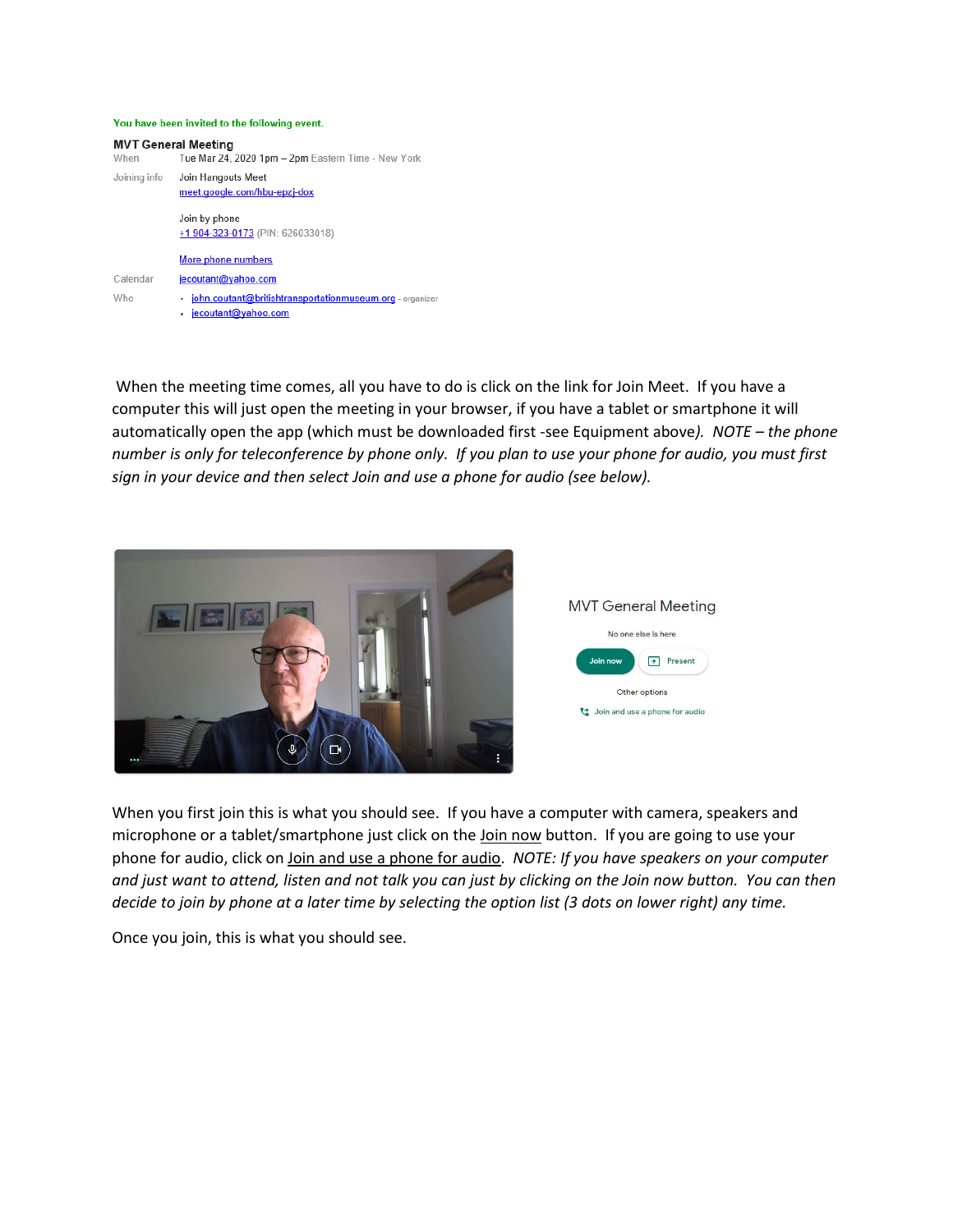

Once in the meeting, you'll want to be familiar with the below tools, so you can adjust them during your meeting, if necessary:



**Mic/Video:** Enables you to mute/unmute your microphone / turn off/on your camera, respectively.

**Leave call:** Enables you to leave a meeting, or the host to end the meeting for all.

**Captions:** Enables real-time automatically generated captions.

**Screen sharing:** "Present Now" enables you to share a screen or window with participants.

**More options:** Allows you to change the layout of the Hangouts/Meet windows (up to 32 in the new version depending on your monitor) switch to full screen mode, turn on the Live Captions feature, or click settings where you can flip to a different microphone or camera. This is also where you can connect audio by phone if you joined with a computer in listen only mode and now want to connect audio by phone to talk. Just remember to turn off your computer speakers if you do this or you will get feedback.